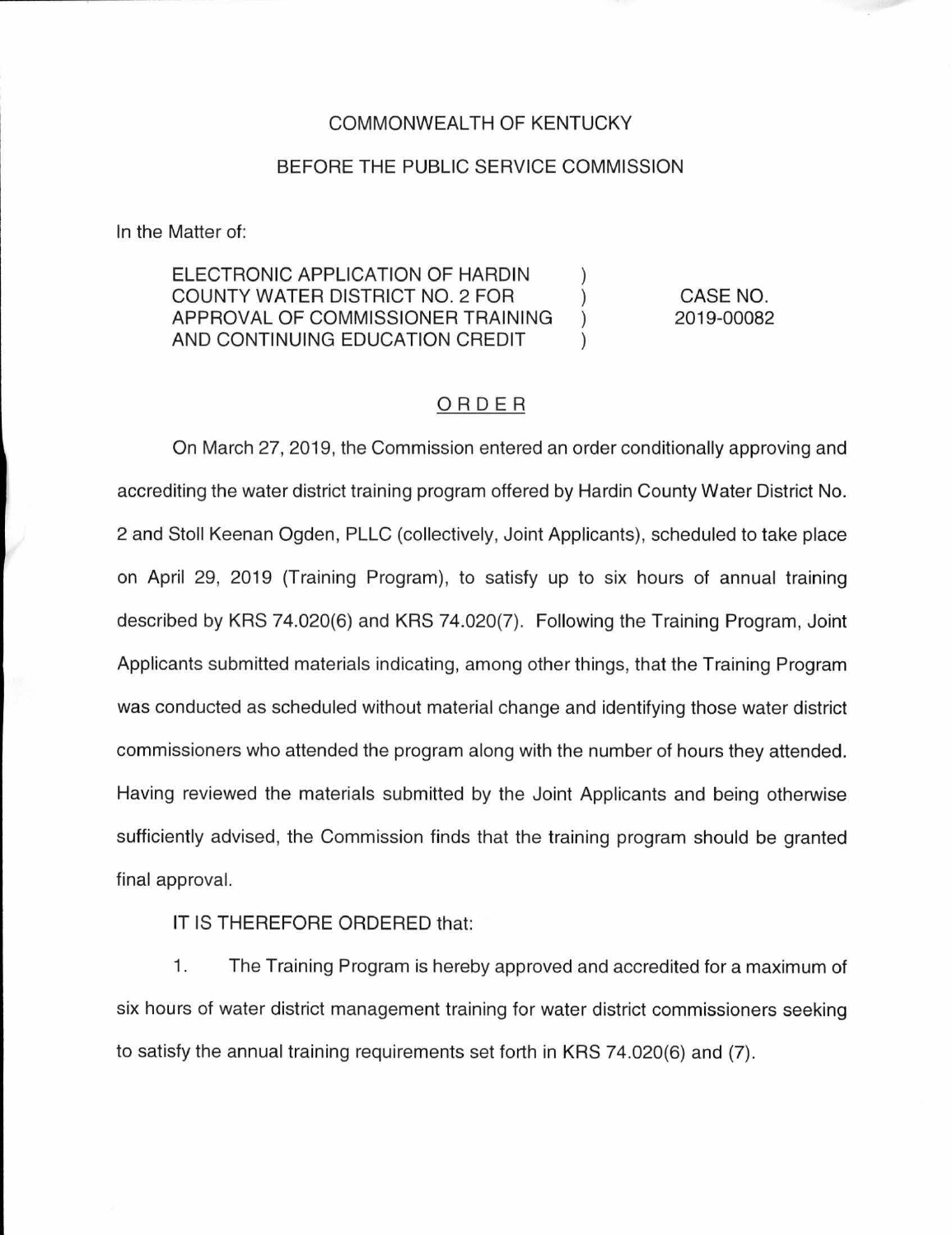2. The Training Program may not be used by water district commissioners seeking to satisfy any portion of the initial training requirement for water district commissioners required by KRS 74.020(8).

3. This matter is closed and removed from the Commission's docket.

## [REMAINDER OF PAGE INTENTIONALLY LEFT BLANK]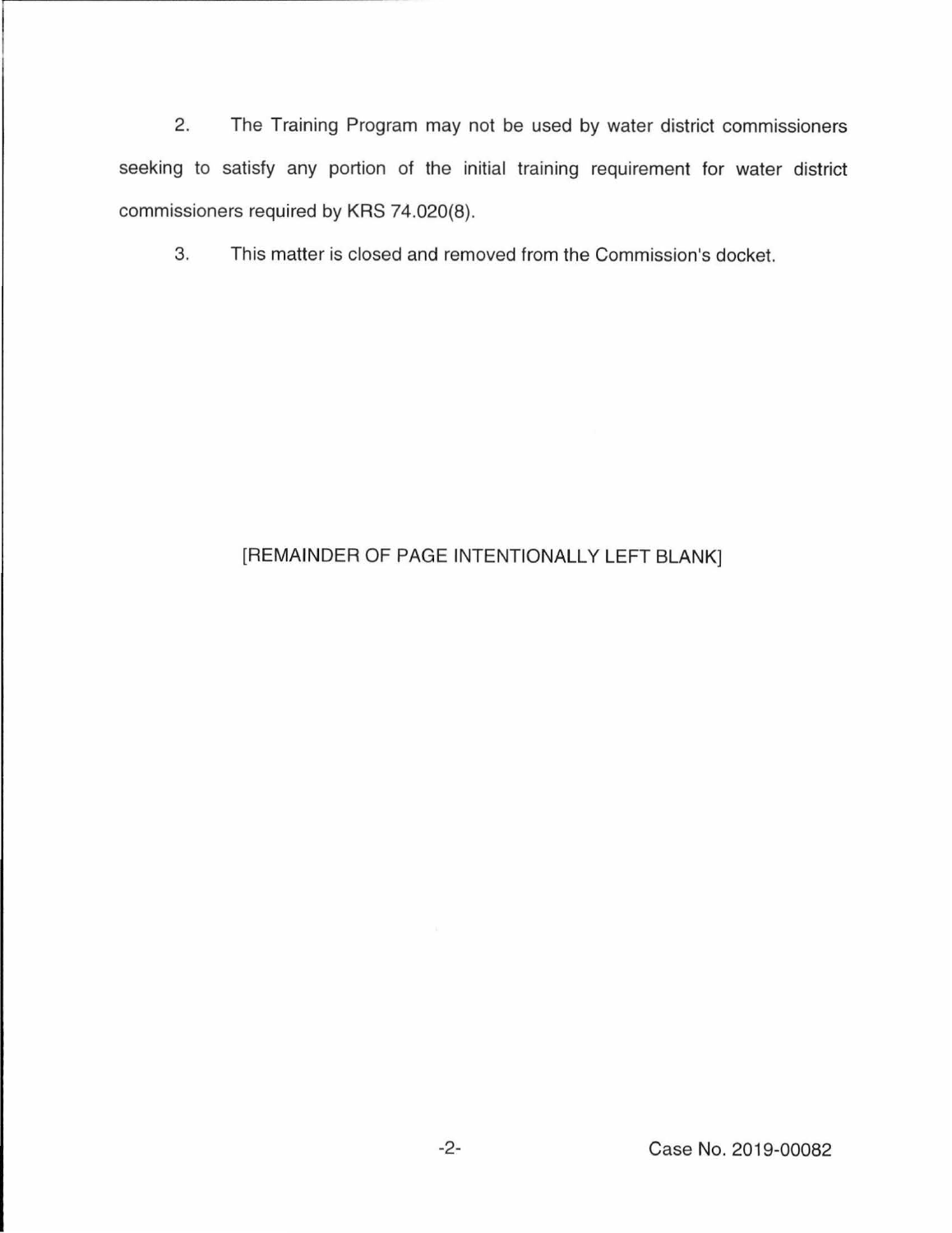By the Commission

|                                                     | <b>ENTERED</b> |                     |
|-----------------------------------------------------|----------------|---------------------|
|                                                     |                | <b>JUN 0 4 2019</b> |
| <b>KENTUCKY PUBLIC</b><br><b>SERVICE COMMISSION</b> |                |                     |

**ATTEST:** 

Executive Director Lular R. Pings

Case No. 2019-00082